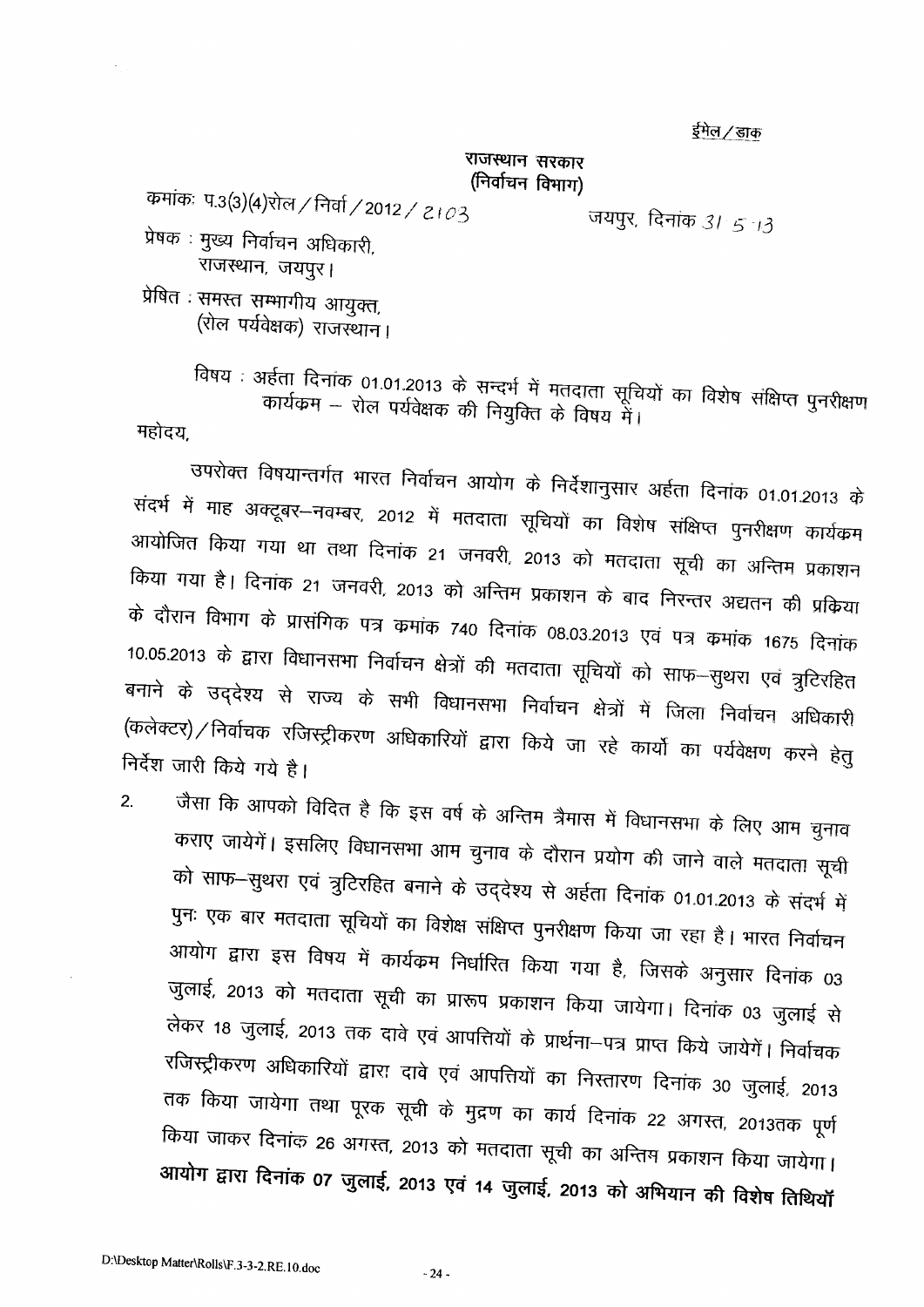घोषित की गई है। इस दौरान मतदान केन्द्रों के लिए नियुक्त पदाभिहित अधिकारी प्रातः 9. 00 बजे से सायं 6.00 बजे तक उपस्थित रहकर दावे एवं आपत्तियों के आवेदन पत्र प्राप्त करेगें ।

J. भारत निर्वाचन आयोग के निर्देशानुसार राज्य के सभी संभागीय आयुक्त गण (रोल पर्यवेक्षक) है इसलिए पुनरीक्षण कार्यक्रम की अवधि के दौरान आयोग के निर्देशानुसार सम्भागीय आयुक्त गणों द्वारा अपने क्षेत्राधिकार के जिलों में भ्रमण कर पुनरीक्षण कार्यक्रम का पर्यवेक्षण किया जायेगा। भ्रमण कार्यक्रम निम्न प्रकार से तीन बार किया जाना है

| क्र.स. | भ्रमण         | भ्रमण की अवधि                            |
|--------|---------------|------------------------------------------|
| 1.     | प्रथम भ्रमण   | 03 जुलाई, 2013 से 18 जुलाई, 2013 के मध्य |
| 2.     | द्वितीय भ्रमण | 18 जुलाई, 2013 से 30 जुलाई, 2013 के मध्य |
| 3.     | ्तृतीय भ्रमण  | 30 जुलाई, 2013 से 26 अगस्त, 2013 के मध्य |

4. पुनरीक्षण कार्यक्रम के दौरान रोल पर्यवेक्षक गणों द्वारा किये जाने वाले भ्रमण के संबंध में आयोग द्वारा एक चैकलिस्ट का निर्धारण किया हुआ है जो इस पत्र के साथ संलग्न कर प्रेषित की जा रही है। आपसे अनुरोध है कि प्रत्येक भ्रमण के बाद रिपोर्ट विभाग को भिजवाया जाना सुनिश्चित करें जिससे कि उक्त रिपोर्ट भारत निर्वाचन आयोग के अनुमोदनार्थ प्रेषित की जा सके।

कृपया उपरोक्त दिशा-निर्देशों की पालना की जाना सुनिश्चित करें। संलग्नः उपरोक्तानुसार

भवदीय,

 $\overline{a}$ (अशोक जैन) मुख्य निर्वाचन अधिकारी, राजस्थान, जयपुर।

जयपुर, दिनांक 31 - 5-2013

प्रतिलिपि ः समस्त जिला निर्वाचन अधिकारी (कलेक्टर) राजस्थान।

कमांकः प.3(3)(4) रोल $\sqrt{$ निर्वा $\sqrt{2}$ 012 $\sqrt{2}$ | ० २

संयुक्त *मु*ख्य निर्वाचन अधिकारी, राजस्थान, जयपुर।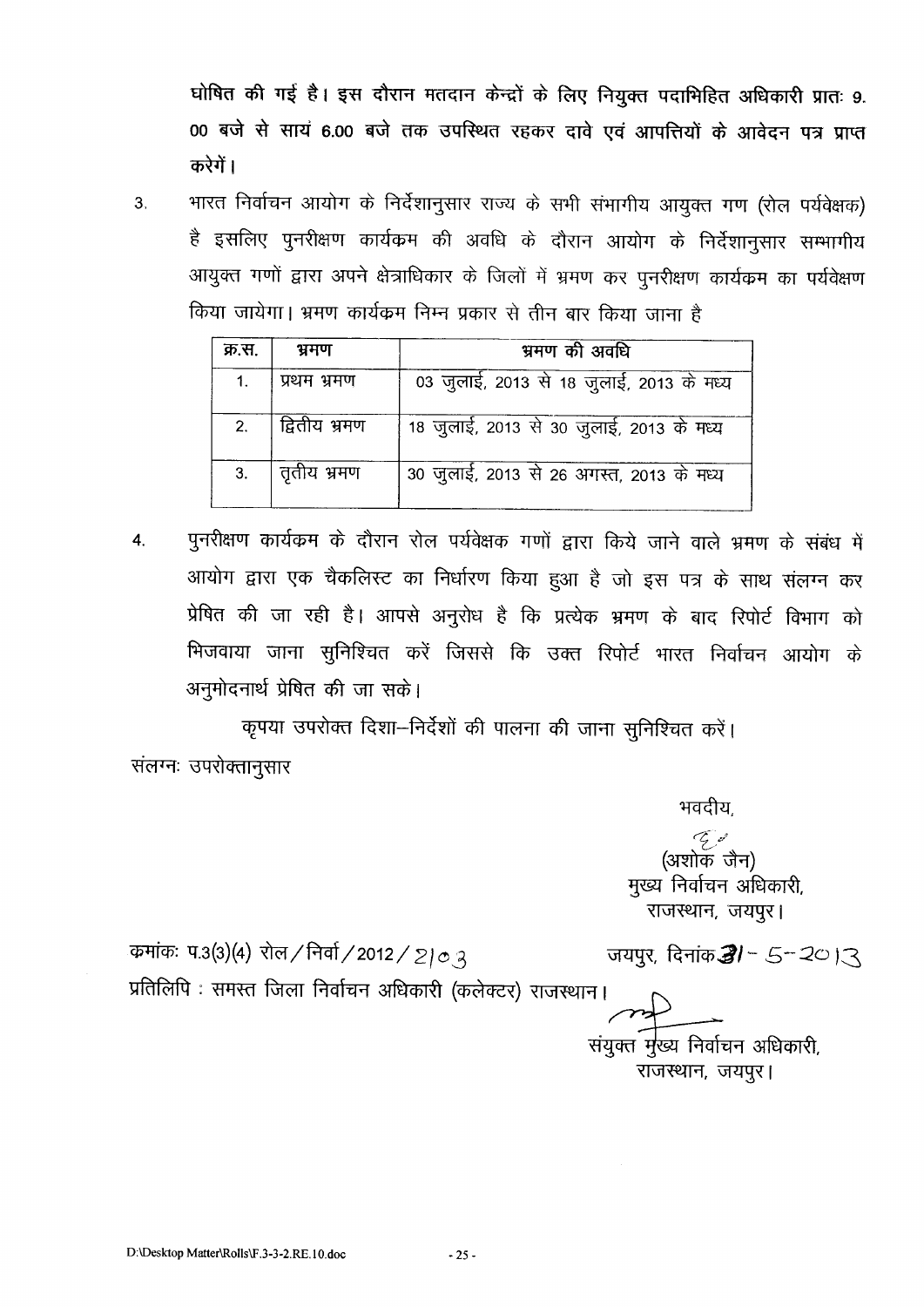ईमेल ⁄ डाक

### राजस्थान सरकार (निर्वाचन विभाग)

कमांकः प.३(३)(२)रोल / निर्वा / २०१० / ३। १ ८

जयपुर, दिनांक 22.10 2010

प्रेषक: मुख्य निर्वाचन अधिकारी, राजस्थान, जयपुर।

प्रेषितः समस्त सम्भागीय आयुक्त, राजस्थान

> विषय : अर्हता दिनांक ०१.०१.२०११ के सन्दर्भ में मतदाता सूचियों का विशेष संक्षिप्त पुंनरीक्षण कार्यक्रम

प्रसंग : भारत निर्वाचन आयोग का पत्र कमांक 23/रोल पर्यवेक्षक/2009-इंऑरएस दिनांक 06 जनवरी, 2009 एवं कार्मिक विभाग का पत्र कमांक 10 (10)/पर्स/ए1/2007पार्ट दिनांक 19 जनवरी, 2009 →  $\rho$   $\gamma$ 

.सहोदय,

उपरोक्त विषयान्तर्गत भारत निर्वाचन आयोग के प्रांसंगिक पत्र दिनांक 06 जनवरी, 2009 के द्वारा िल्लामा इत्वक्टोरल सेल पर्यवेक्षक नियुक्त किया गया है। (प्रति संलग्न है) आयोग के उक्त दिशा निर्देशों के हु<br>हुई क्रुम में कार्मिक विभाग के प्रांसगिक पत्र दिनांक 19 जनवरी, 2009 द्वारा निर्देश जारी किये गये है ' आयोग ः ।<br>इन्निरुजन्त दिशा—निर्देश स्थायी प्रकृति के है, इसलिए आयोग द्वारा मतदाता सूचियों के पुनरीक्षण के संबंध में िल्ला हुए।<br>अनुबन्धिकार्यक्रम घोषित किया जाता है तो विधानसभा निर्वाचन क्षेत्रों की मतदाता सूचियों की तैयारी से संबंधित ्तिभिन्न-बिन्दुओं पर आप द्वारा पर्यवेक्षण का कार्य किया जाना है।

अर्हता दिनांक 01.01.2011 के संदर्भ में मतदाता सूचियों के विशेष संक्षिप्त पुनरीक्षण कार्यक्रम के क्राइस<br>क्राइस भारत निर्वाचन आयोग द्वारा कार्यक्रम घोषित कर दिया गया है। आयोग द्वारा निर्धारित फार्यक्रम के हुन्दुः<br>अनुसारः राज्य के सभी 200 विधानसभा निर्वाचन क्षेत्रों में मतदाता सूचियों का प्रारूप—प्रकाशन दिनांक 30 हुन्दुद्धाः :<br>अल्लुबर् २०१० को किया जायेगा तथा मतदाता सूचियों का अन्तिम प्रकाशन ०६ जनवरी, २०११ को किया क्रिक्किनि विभाग द्वारा पत्र कमांक 3043 दिनांक ०७ अक्टूबर, २०१० के द्वारा विशेष संक्षिप्त पुनरीक्षण ै।<br>अनुकूम के विषय में राज्य के सभी जिला निर्वाचन अधिकारी (कलक्टर) को<sub>थी</sub>विस्तृत दिशा—निर्देश जारी ।<br>अनुसार है (प्रति संलग्न)। इन निर्देशों में पुनरीक्षण कार्यक्रम का एवं विभिन्न घरणों में किये जाने वाले .<br>क्रिकेटिक उल्लेख भी किया गया है।

ः ।<br>अन्निमानः आपसे अनुरोध है कि मतदाता सूचियों के विशेष संक्षिप्त पुनरीक्षण कार्यक्रम के दौरान आयोग िल्लामिर्देशों के अनुरूप आपके अधीन आने वाले जिलों के विधानसभा निर्वाचन क्षेत्रों में समय-न्याय्य पर ्त्रियो के पुनशंक्षण कार्यक्रम का पर्यवेक्षण किया जाए तथा एस विषय में आयोग के ्रानिक निर्मार रिपोर्ट विभाग एवं आयोग को प्रेषित करने का श्रम करें। **े अनुसार** अनुसार

भवदीयः 2210 (अशोक जैन) मुख्य निर्जनन अधिकारी राजाथान, जनपुर।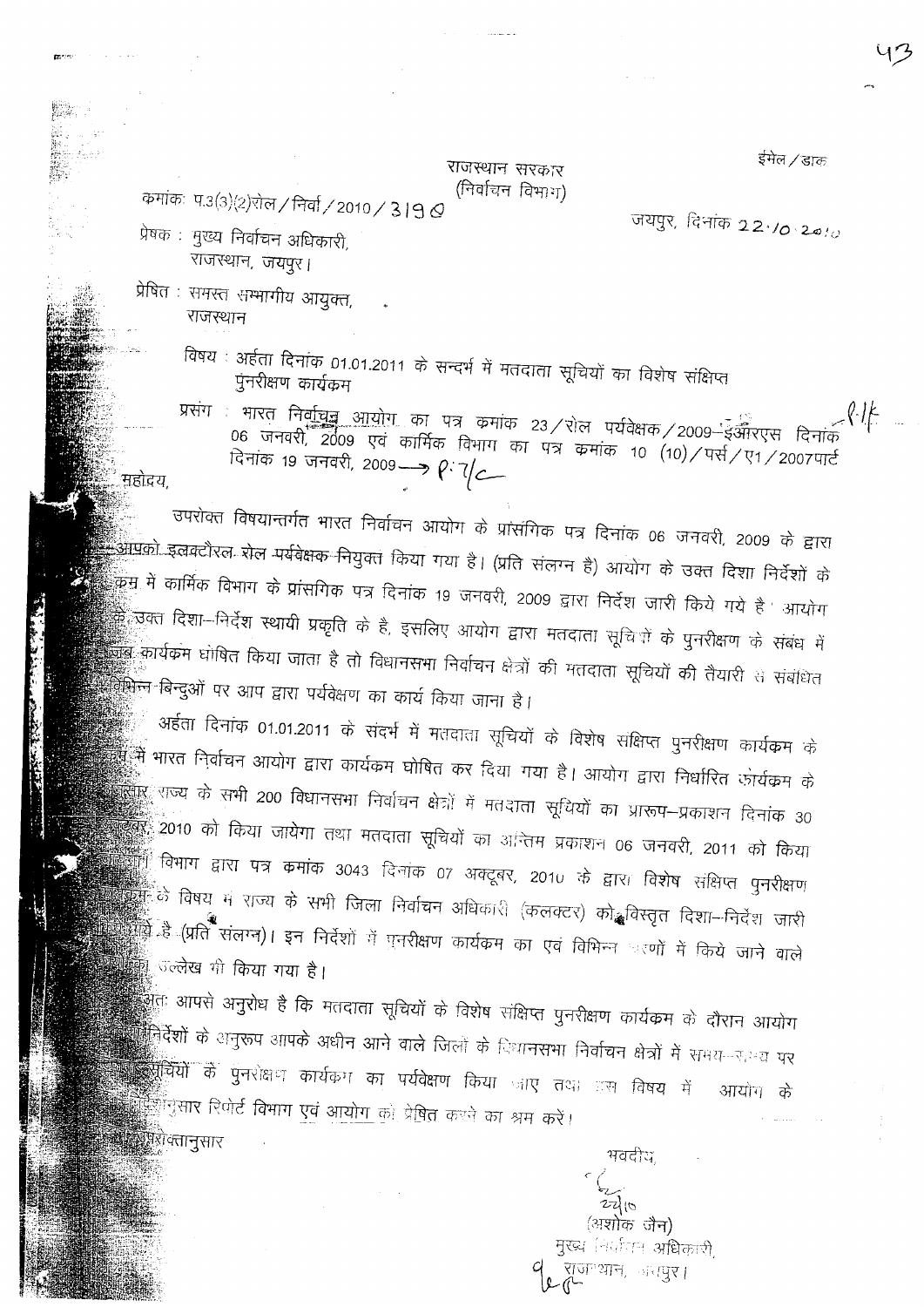MOST IMMEDIATE **TION URGENT** 

# Government of Rajasthan Department of Personnel (A-I)

No.F.10(10)Pers/A-1/2007 Part

ক্ষার্ত্রাম দুরুত্ব নি<del>য়মি</del>ন <mark>অঘিকার্থী</mark>

एवं एडेन *भ*न्

झ- त

स्तिपिंग

Jaipur, dated :

19 JAN 2009

 $\overline{(\overline{a})}$ 

All Divisional Commissioners.

Subject: - Revision of Electoral Rolls - Appointment of Roll Observers - Regarding.

Sir/Madam

Please find herewith a copy of Election Commission of India's letter No.23/Roll Observer/2009-ERS dated 06.01.2009. The Commission in exercise  $5$ t $\sqrt{t}$ he powers conferred on it by Article 324 of the Constitution of India. has decided to appoint the Divisional Commissioner as electoral roll observers during the period or revision of electoral roll in any of the constituencies in the districts within their jurisdiction. Under section 13CC of the Representation of the People Act. 1950, the Divisional Commissioners will be deemed to be on deputation to the Election Commission during the period they function as observer subject to the control, superintendence and discipline of the Election Commission.

You are requested to treat these as standing instructions of the Commissioner to be followed during every revision.

Encl.: As above.

Yours faithfully.

 $5\lambda$  $(Shilp4)$ Officer on Special Duty Phone # 0141-2227347

Copy forwarded to the following for information and necessary action:- $\vee$ . Chief Electoral Officer and ex-officio Principal Secretary to Government. Elections. Rajasthan, Jaipur.

Officer on Special Dory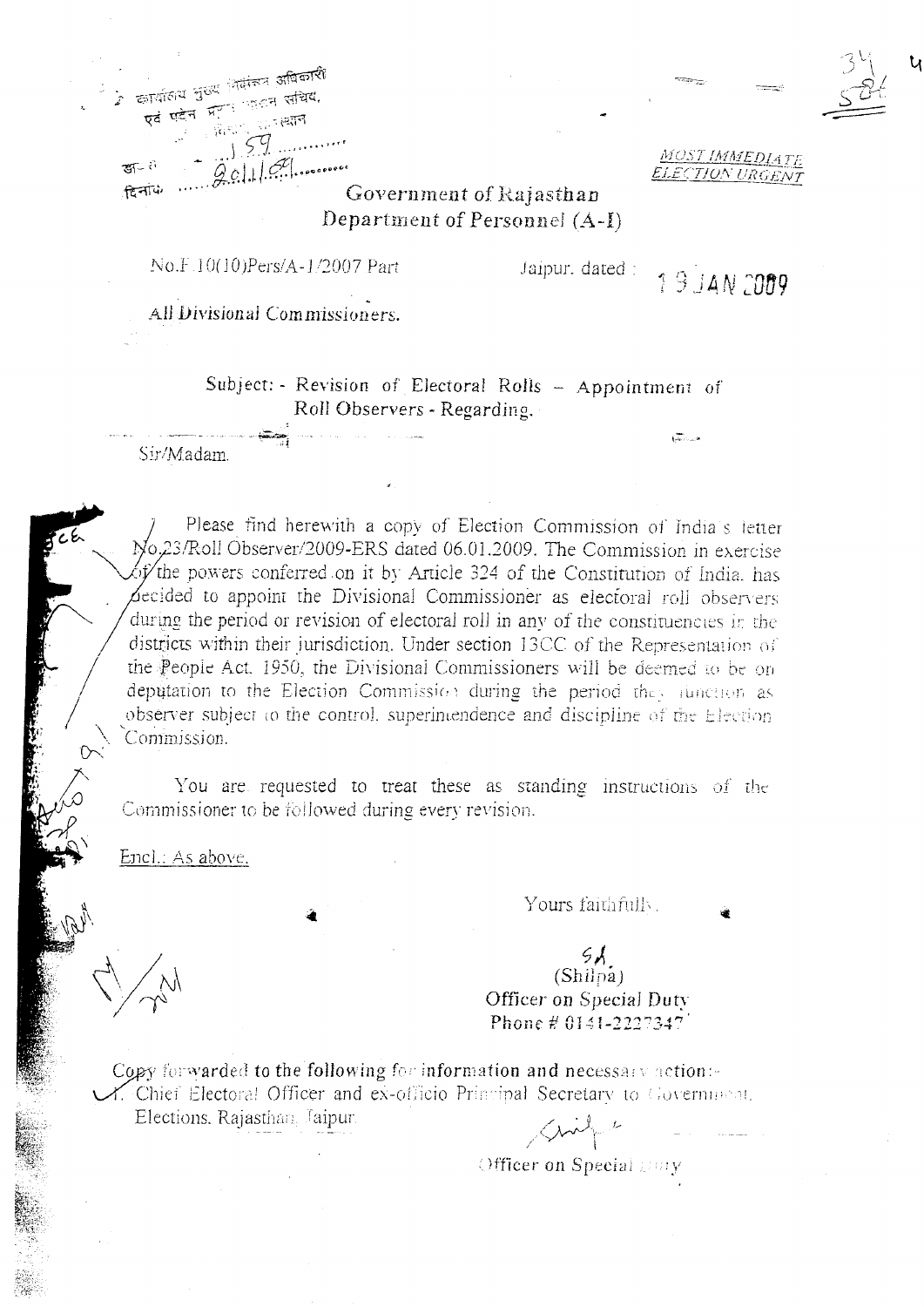BY SPEED POST / E-MAIL

 $y_{\mu}$ گرين

# ELECTION COMMISSION OF INDIA

ROAD. NEW DELHI-110001

NARENDRA N. BUTOLIA SECRETARY e-mail I.D<sup>®</sup>

Ph. 23052016 Fax 23052050 narendranb@eci.nic.in

No.23/Roll Obs/2012-ERS

Date: 5<sup>th</sup> October, 2012

To

4 rr' The Chief Electorat Officer of Ail States and Union Territories (Except Gujarat and Himachal Pradesh)

Special Summary Revision of Electoral Rolls w.r.t. 01.01.2013 as<br>qualifying date - Appointment of Electoral Roll Observers – Regarding. qualifying date - Appointment of Electoral Roll Observers - Regarding. Sub:

Srr/Madam,

August 2012, sending the programme of Special Summary Revision of Electoral Roll, w.r.t 1st January 2013 as the qualifying date. The Commission has decided to appoint Electoral Roll Observers for the said Special Summary Revision of Electoral Roll, w.r.t. 01.01.2013 as qualifying date to observe the revision process, help the DEOs/ EROs in taking timely corrective measures and also to report the progress thereof to the Commission regularly **In all those** I am directed to refer to Commission's letter No. 23/2012-ERS (Vol-III), dated 27<sup>th</sup> States, which have revenue divisions, Divisional Commissioners will be appointed as **Electoral Roll Observers.** 

2. In other States, the Commission will appoint Super time scale IAS officers posted in the State as Electoral Roll observers in such a way that no person will be required to observe the revision process in more than 5 districts. The CEOs shall submit the proposals for appointment of Electoral Roll Observers to the Commission (addressed to the Secretary/Principal Secretary in charge of the States/UTs concerned) immediately by fax/e-mail.

3. The Chief Electoral Officer concerned will give Electoral Roll Observers a briefing During the briefing session, the CEO will give a copy of the latest instructions of the Commission with respect to BLOs. BLAs and the process of revision of Electoral Rolls to the Electoral Roll Observers, and will explain them each step in detail. In some cases a video conferencing meeting of ER Observers with the Commission or its officers may also be held.<br>4. Electoral Roll Observers will visit each district of his/her charge at least for the

following three times during the period of summary revision -

 $\mathbf{1}$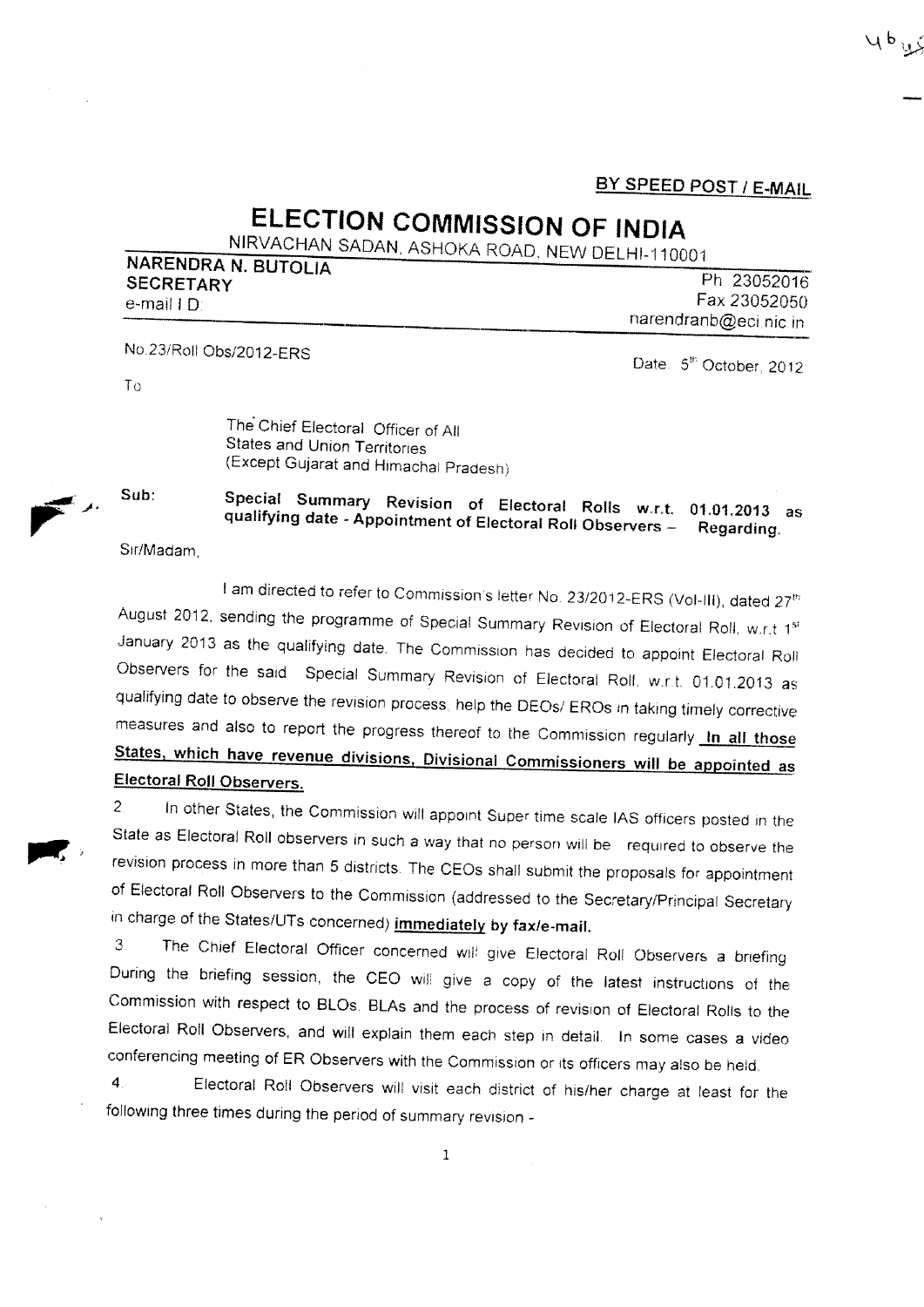$\mathsf{a}$ 

First visit will be during the period of receipt of claims and objections. Second visit will be during the period of disposal of claims and objections  $b<sub>1</sub>$ 

Third visit will be at the time of verification of the working copy by the BLOs, and  $\mathcal{C}$ final publication of the roll.  $5<sub>1</sub>$ 

During the visit the Electoral Roll Observer should not limit himself/herself to the district headquarters. He/she should visit some polling stations of all the Assembly Constituencies. 6.

The CEO shall ensure that appointment of the Electoral Roll Observers, schedules of their visits, their telephone numbers etc. are widely publicized. The Electoral Roll Observers should fix a time and place for meeting the public. This should also be given publicity The Electoral Roll Observer should meet all the recognized political parties in the districts

Detailed instructions for briefing of the Electoral Roll Observers along with Check lists for the three visits are enclosed. The Electoral Roll Observers shall send a detailed report on all the points in the checklist to the Commission through the CEO after each visit.

The CEO/DEO will give a copy of the Handbook for Electoral Registration Officers to each of the Electoral Roll Observers. The Electoral Roll Observers should also read all the relevant instructions of the Commission regarding roll revision and celebration of National Voters' Day. 9.

Roll Observers should be appointed immediately. They will be briefed on video conferencing (VC) by the Commission on 12<sup>th</sup> October 2012 at 02.00 P.M. They will attend the

Yours faithfully **ENDRA N. BUTOLIA)** 

 $\overline{2}$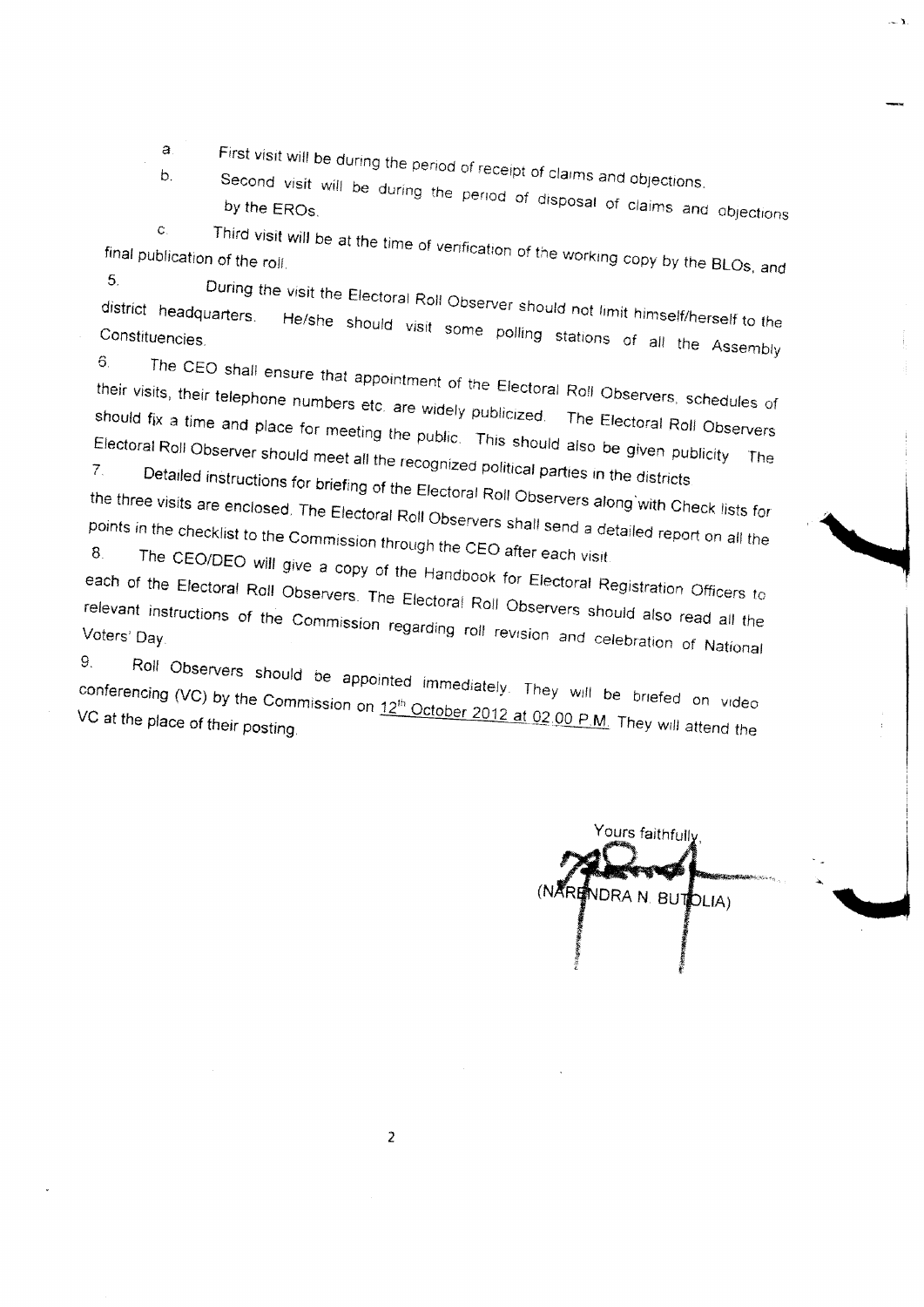# **Instructions for Electoral Roll Observers**

- The Commission appoints Electoral Roll (ER) observers from time to time during<br>summary revision of Electoral Rolls. ER observers are appointed to observe the process<br>of summary revision, help the DEOs in taking timely corr Electoral Officers. In those states which have Revenue Divisions, Divisional Commissioners will be appointed Electoral Roll Observers. In other States, Commission will appoint Super Time Scale officers of the Indian Administrative Service working in the state as Electoral Roll observer in such a ma
- 
- ER Observers will visit each district of his/her charge at least three times during the period of summary revision -
	- First visit will be during the period of receipt of claims and objections.
	- Second visit will be during the period of disposal of claims and objections by the EROs.
	- \* Third visit will be at the time of verification of the working copy by the BLOs, and printing of the final roll.
- During the visit the Observer should not limit himself to the district headquarters. He/she
- should visit some polling stations of all the Assembly Constituencies.<br>The visit of the observer should be widely publicized. The telephone numbers of the observer should also be widely publicized. The observers should fix a time and place for meeting the public. This should also be widely publicized.
- The observer should meet all the recognized political parties.
- check lists for the three visits of observers are given with these instructions The observers should send a detailed report to the Commission through the CEO on all the points in these check lists.

47

/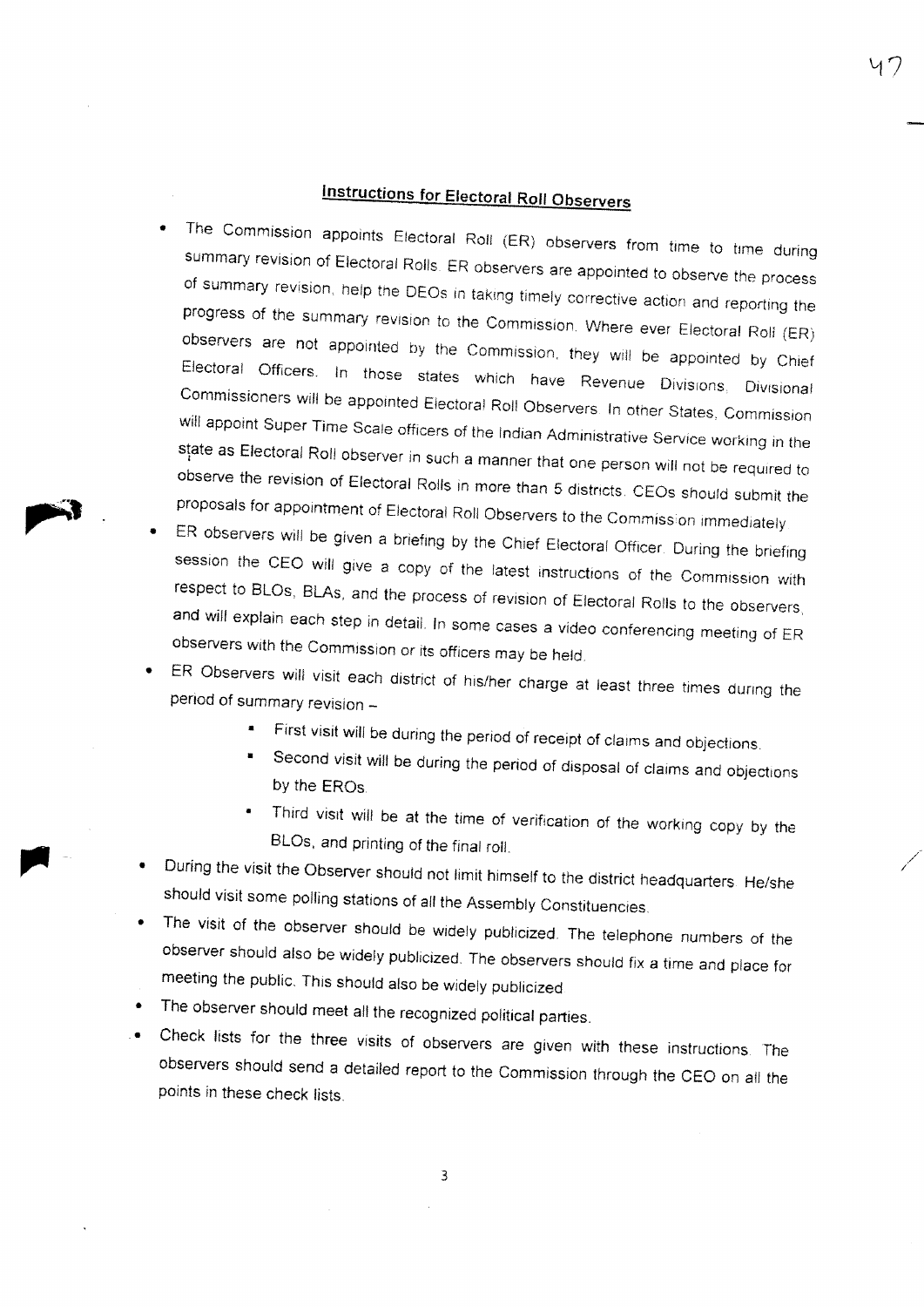The observers should obtain a copy of the ERO manual from the CEO or from the concerned district. He/she should also read all the relevant instructions of the  $\bullet$ commission regarding roll revision and celebration of National Voters' Day.

 $\sim$ 

 $\bar{z}$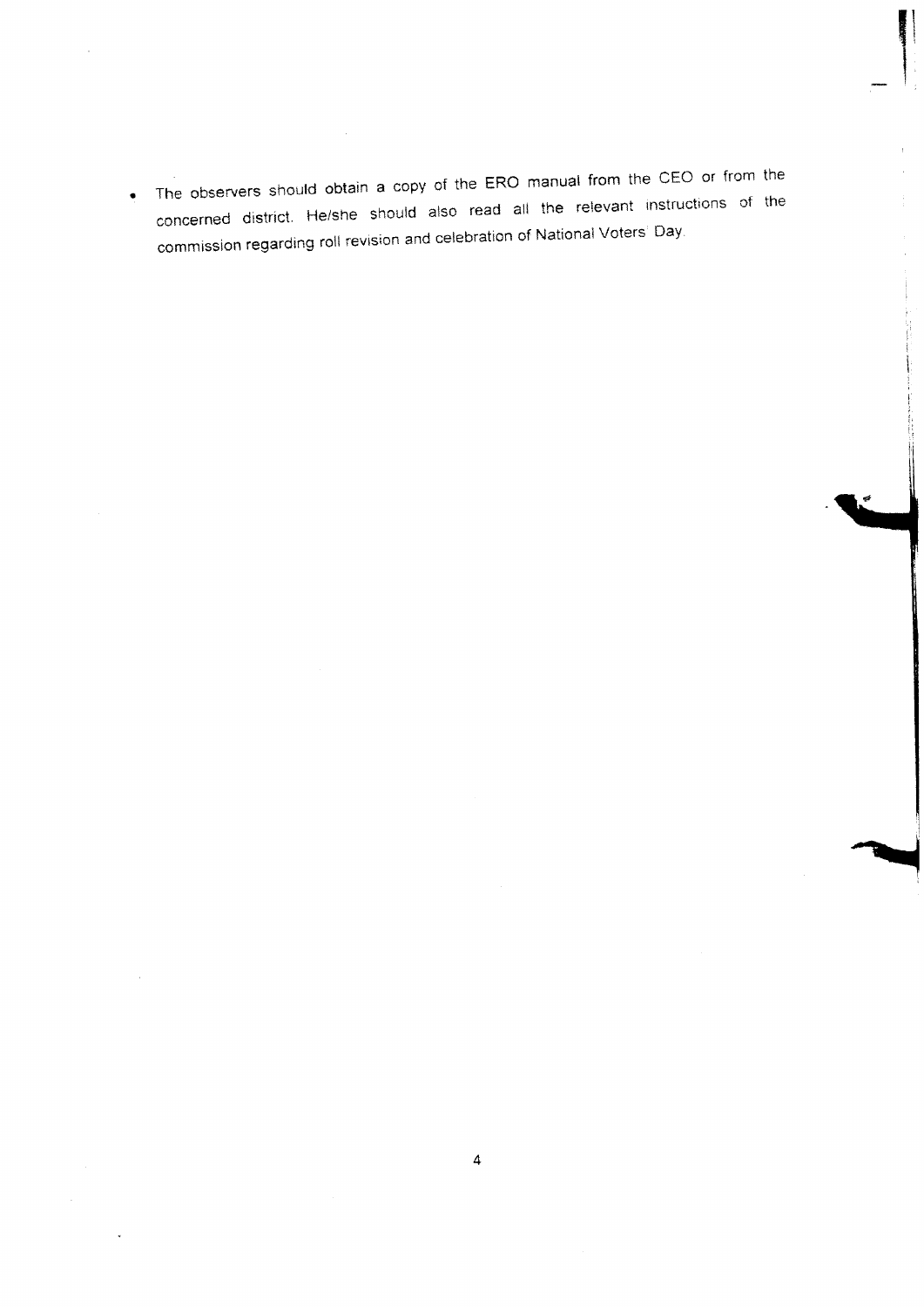### **Check List for First Visit of ER Observers**

u b

(The Report of first visit should answer all the questions given below in detail, mention corrective action taken if any)

- Whether there are any vacancies of EROs and AEROs.
- Whether BLOs have been appointed according to the instructions of the Commission
	- o Is there one BLO per Polling Station?
	- o Are all BLOs registered as voter in the concerned Polling Station?
	- .: How many BLOs are teachers?
	- -r Have BLos been given ldentity cards as prescribed by ihe commission?
	- c Do BLO residences have Name Boards as prescribed by the Commrssion?
	- o Whether BLOs are properiy trained?
	- c \lJhether BLAs have been appornted for each Polling booth by every recognized political party? Whether DEO and EROs have held meeting of political parties to request them to appoint BLAs.
	- o Have designated officers been appointed for each polling station and have they been properly trained?
	- o Have a hard copy and a soft copy of the Electoral Roll Published as draft been given to all recognized political parties?
- Has the polling station wise pdf of the Draft Electoral Roll with all its existing supplements been made available on the website of the CEO? Has electoral roll of the entire Assembly Constituency been published at the notice board of the ERO, and electoral roll of the concerned part been published on the notice board of the poiling station.
- Are Forms 6, 6A, 7, 8 and 8A available in adequate number at every polling station?
- Has adequate publicity been given to the process of summary revision?
- Has the district put in place an effective Public Grievance Management System? This should include -
	- . <sup>A</sup>call center wiih a toll free number.
	- \* A SMS based complaint registration system.
	- A web based complaint registration system.
	- r <sup>A</sup>separate counter and a separate register for complaints in the office of DEO and EROs.
	- A mechanism for timely inquiry and action on all complaints.
	- . A mechanism to inform the complainant about the result of inquiry and action taken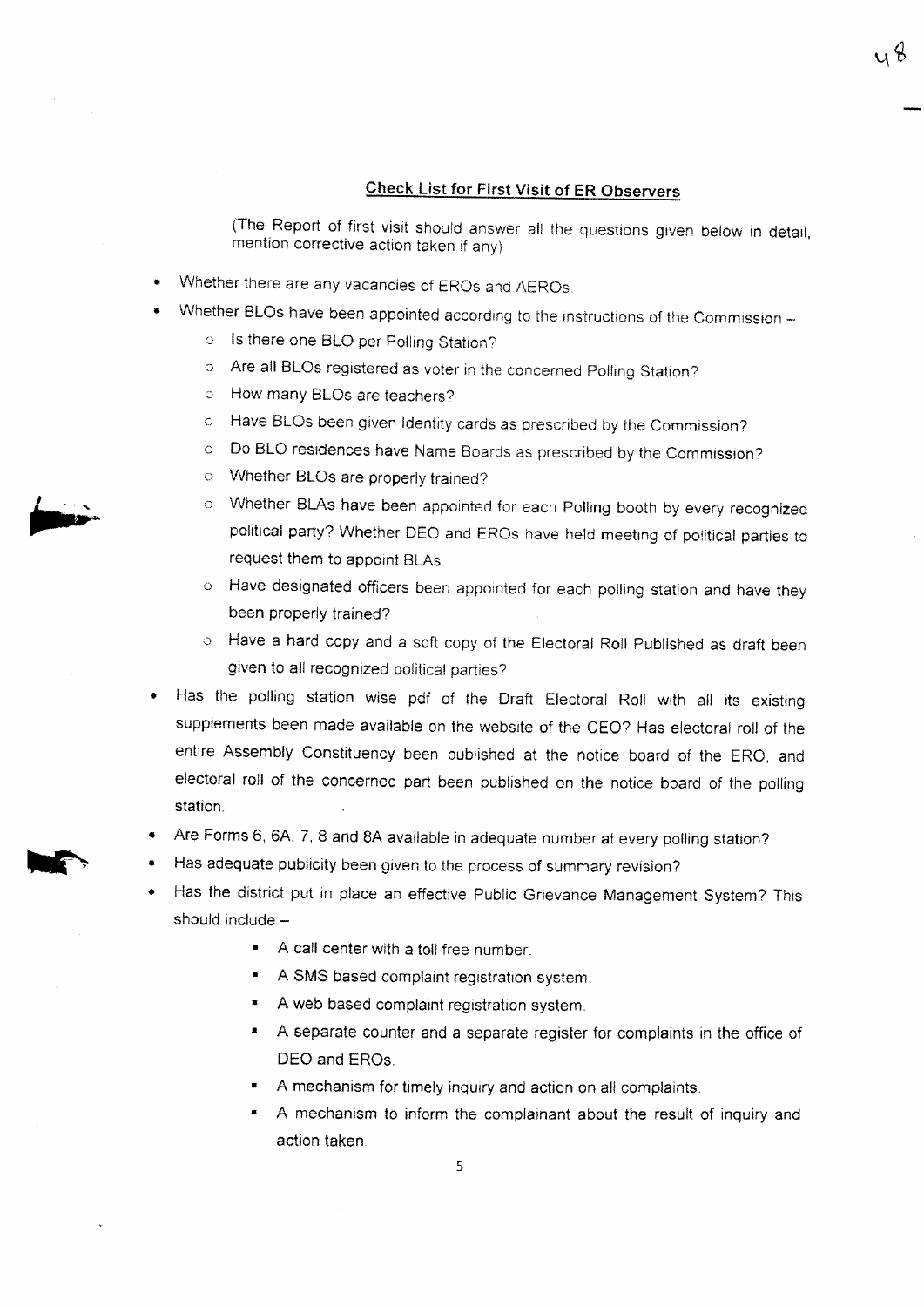- The ER Observer should make an analysis of the E roll published as a draft using format 1 to 8 prescribed by the Commission. Based on the analysis the observer will be able to find major areas which require corrective action. The observer should then in consultation with the EROs and AEROs help the DEO in making a strategy to take corrective action during the revision period to ensure a 100% correct roll. Major points in the analysis are: -
- Elector Population Ratio (EP Ratio). This is on an average 61% for the country as a whole. For every district it should be equal to the percentage of population in the above 18 age group. In other words every person 18 years or more of age on 1st January 2013 should be enrolled as a voter.
- Age Cohort wise EP Ratio. The percentage of population in every age cohort is available from the data of Census of India. This percentage should match with the percentage of electors in every age cohort. If the percentage of electors is less it may be because of low enrollment and if it is more it may be because of non deletion of dead or shifted voters.
- Gender Ratio. Gender ratio of the population should match with the elector gender ratio. If it does not match it may mean that either the women or men are not enrolled fully.
- The percentage of inclusions, deletions etc. It has been our experience that on an average every year there is 4% inclusion and 2% deletion resulting in 2% increase in the roll. However this is only indicative. The observer should look with suspicion any abnormal increase in inclusion or deletion and compare it with inclusion and deletion in previous years. Observer should also compare deletions based on Form 7 and suo-moto deletions.
- The observer should make an analysis of the PER and ECIP coverage polling station wise and help the DEO in devising strategies for achieving 100% coverage.
- The observer should also see that forms are not received in bulk from any person except the authorized Booth Level Agent (BLA) of recognized Political Parties. In case of BLA, the total number of applications given by him/her to a Booth Level Officer should not exceed 10 in a day.
- Booth Level Agents (BLAs) have been permitted to submit up to 10 applications forms per day. However, it is necessary to keep a watch, in case large number of applications are submitted by BLAs. In case any BLA submits more than 30 applications forms during the entire period of Summary revision. cross verification must be done by the ERO/AERO himself.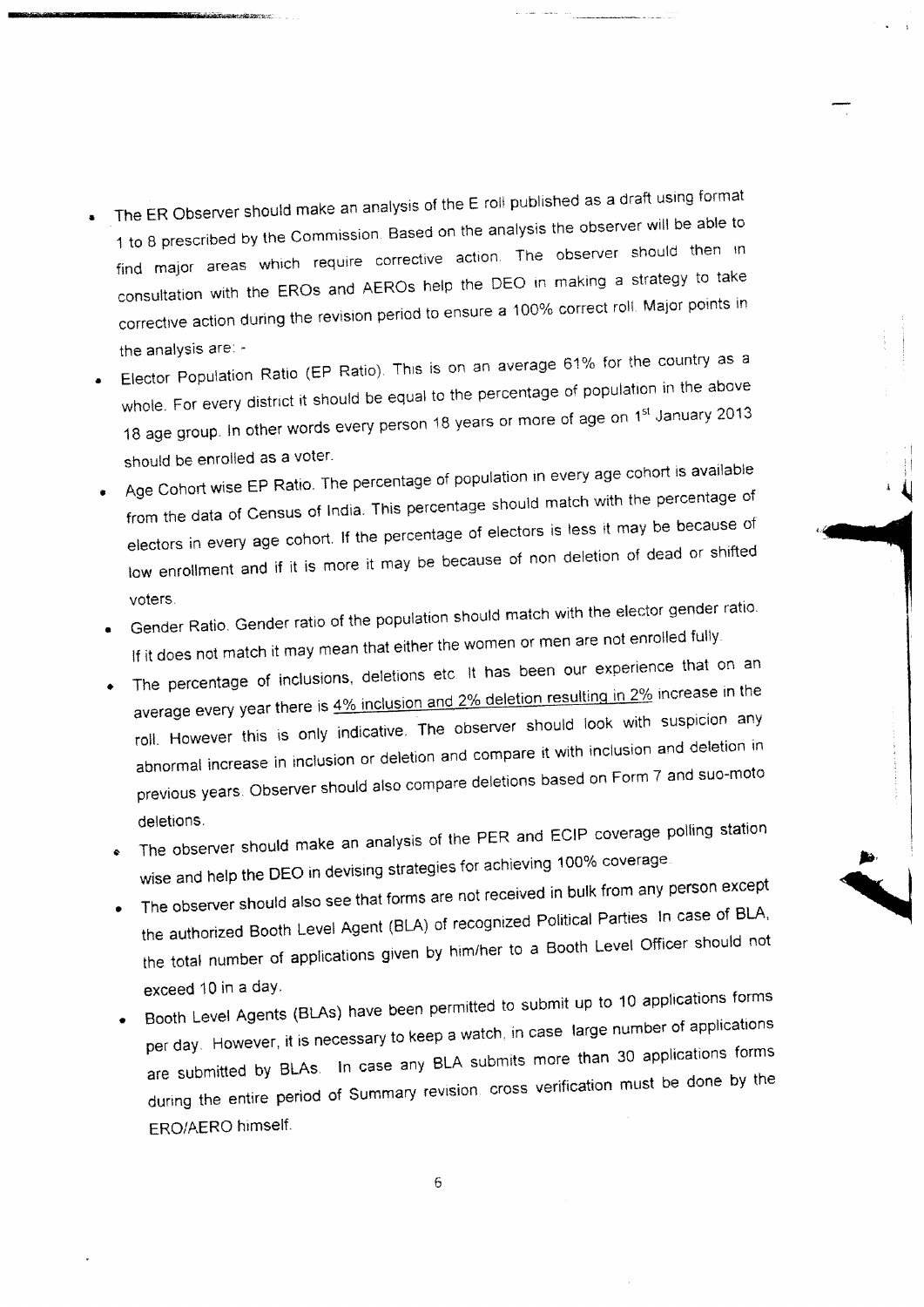The observer should check the arrangements made for receiving forms at the polling  $\bullet$ stations, the arrangements for putting the notices at the notice board of the polling stations, the arrangements for transmission of forms to the ERO on a daily basis and data entry of forms on a daily basis.

५५

- 
- Observer should pay special attention on the following points:<br>
o If application is presented in person, the applicant is given acknowledgement after tearing off acknowledgement section attached with perforation below the appiication form.
	- $-$  If it is received by post acknowledgement of receipt of application is sent by post/email/SMS (email/SMS if cell number is given in the application form).
	- o Each application is computerized as soon as it is received. Once application form is computerized, it should be visible on the website of the CEO as a polling stations wise list of application forms with drill down to the actual application without photographs.
- The observer should check whether ERMS is working well in the district. If there are any glitches, they should be immediately brought to the notice of the CEO for correction.
- Whether the multimedia campaign on enrollment is being run properly in the district?
- Has a baseline study of Knowledge, Attitudes and Practices of voters been carried out in the district?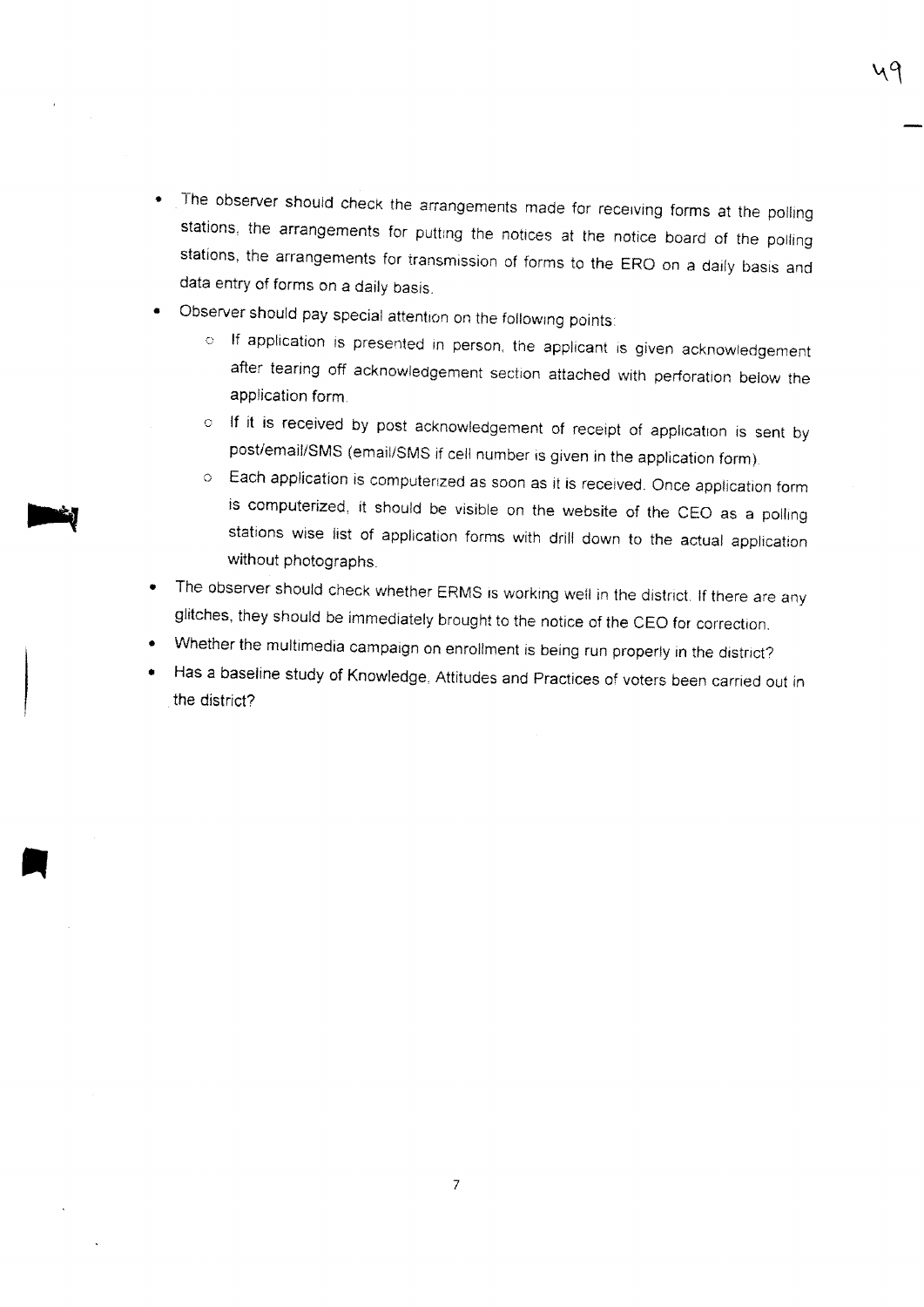#### **Check List for Second Visit of ER Observers**

(The Report of second visit should answer all the questions given below in detail, mention corrective action taken if  $any$ )

- The observer should see what percentage of forms received are accepted by the ERO. If there are large scale rejections, the observer should find out the reasons for that.
- Whether multi-layered checking by DEO (1%), ERO (3%), AERO (5%) and BLO (100%) is being done to verify the correctness of  $E$  rolls.
- Whether working copies of E rolls have been printed and given to the BLOs for verification, and whether BLOs are verifying the working copies by door to door survey?
- Whether the corrections made in working copies by the BLOs are being carried out in the rolls by the ERO before finally printing the Roll and printing of EPIC?
- Whether rolls have been checked to see that names of all eminent personalities of the district are included in the rolls?

-"flq

- Whether rolls have been checked for gross errors like gender mismatch of photographs etc.
- In each constituency 20 polling stations with highest inclusions and 20 polling stations with highest deletions should be re-verified.
- Check the quality of disposal of claims and objections by EROs and AEROs:
	- o Whether at least 7 days clear notice period is given after the list of claims and objections has been posted on the website of CEO and after notice has been duly served on the applicant/objector.
	- c Whether notices are properly served?
	- $\circ$  Whether a printed hard copy of the list of applications received polling stations wise has been given by the Electoral Registration Officer to everv recognized political party.
	- Seven clear days notice is to be deemed to have started only after the application becomes visible on the website of the CEO and hard copy of the list of applicants has been given to the recognized political parties, whichever is later.
	- Whether reasonable opportunity of being heard is being given in all cases? O
	- o All cases of additions/deletions must be cross verified by AERO or equivalent officer if they fall in any of the following categories.-
		- (1) Deletions in polling stations where the number of deletions exceed 2% of the total electors in the voters list of the polling stations.
		- (2) Deletions where the same person is the objector in more than 5 cases.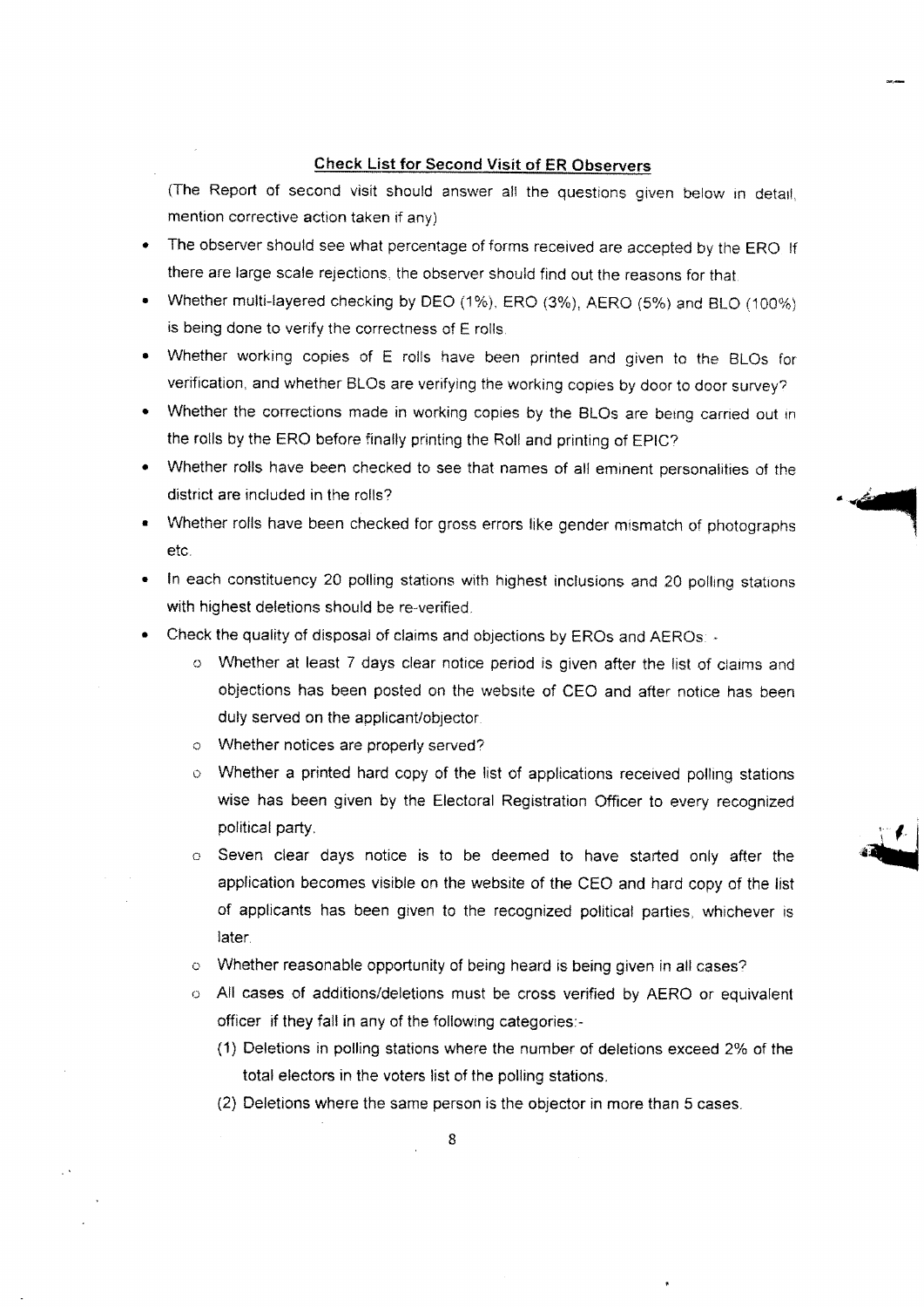- (3) Additions are more than  $4\%$ .
- (4) All deletions for reason of death should be done on the basis of Death certificate issued by the Registrar of Births and Deaths or by local bodies, sarpanch, ward Member etc. or on the basis of Form 7 filled by some close relatives. friends, neighbors etc. or on the basis of statements of neighbours etc. recorded by the inquiry officer/BLO, about the death of the person

 $\zeta_{\mathcal{O}}$ 

- $\circ$  Whether proper record of all cases is being kept?
- <sup>c</sup>Have any names where EPlcs have already been made deleted from the rolls These records should be re-verified to see that there was due service of notice and reasonable opportunity of hearing was given.
- o Whether the applicants are being communicated in writing and on SMS the order of the ERO on their applications
- In border areas possibility of double enrollment in both the districts should be checked
- In cases of inclusions of voters in the age group beyond 20 years, it should be checked whether the voter has given his previous address, where he/she was enrolled earlier.<br>and has ERO of the concerned AC been informed that this voter has shifted residence?
- whether de-duplication has been done. Care should be taken that no deletions should be done only on the basis of computer de-duplication. Computer de-duplication software only throws up possible duplicates, which should be verified in the field. Deletion should be done only after following the statutory provisions of notice and hearing.
- Check the process of making and distribution of EPICs.
- Check the quality of photographs in the rolls.
- ' How effective !s the mufti-media campaign? Has there been significant increase In young voters?
- How effective is the public grievance management system?